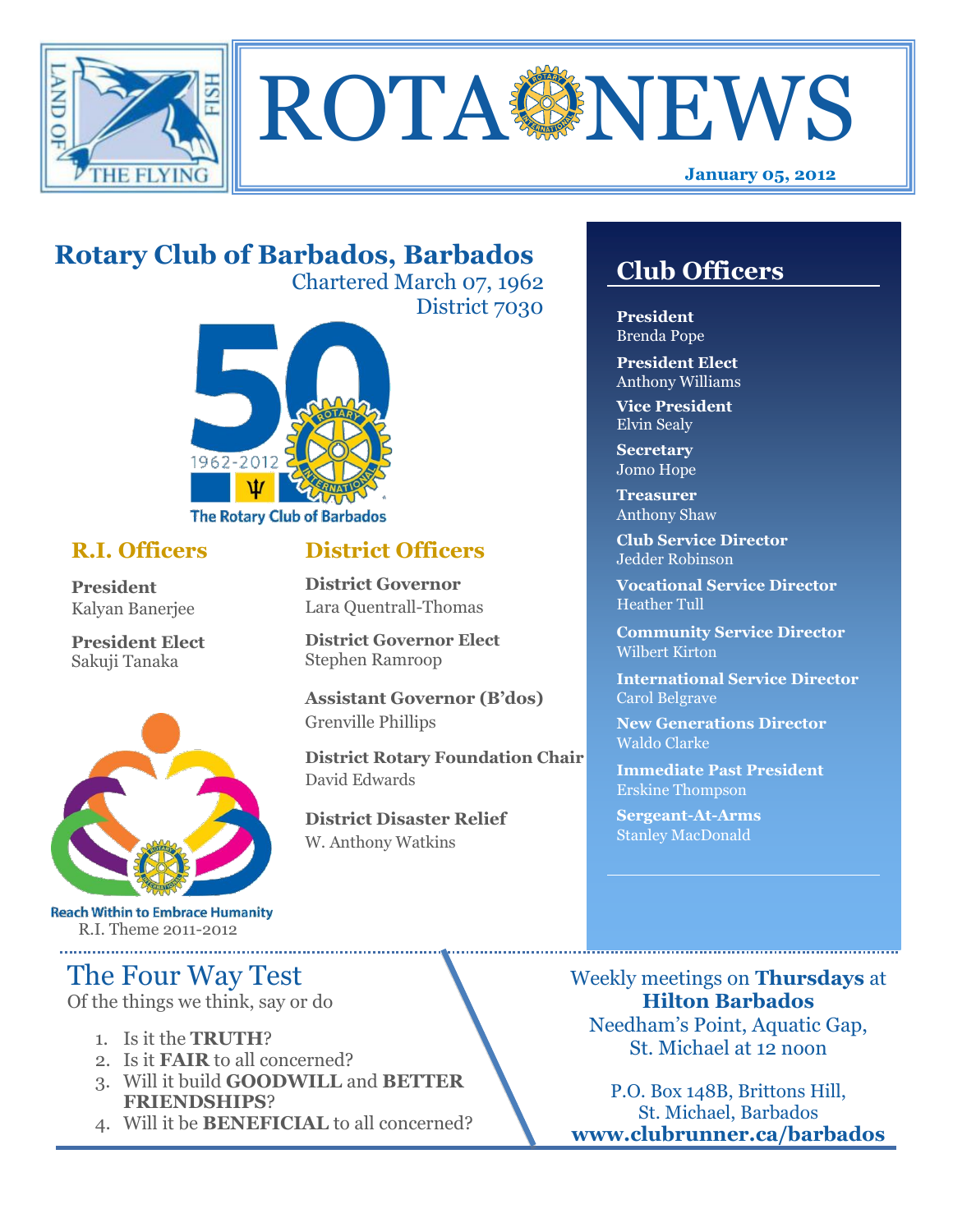# *Happy New Year 2012*



Saturday January 14, 2012 Date: 7:00 p.m. until 11:30 p.m. Time: Time:<br>Where: President Brenda's House Location: 33 High Point Close, Rolling Hills, St George (see attached map) Elegantly Casual Dress: January' 12, 2012 (either by return email or 233-7905)

## **Important Notice**

#### **New phone Scam Targets Rotarians**

A number of Rotarians have received phone calls from someone impersonating RI President Kalyan Banerjee or his assistant, claiming he was stuck at an airport and needed the recipient to send money to help.

This phone scam has been reported to authorities in Australia and the Philippines, where the calls appeared to originate. Calls are now being reported in Hawaii, USA, and the scam may continue to spread.

Please be aware of these other scams:

- An email scam targeting Rotarians and Rotaractors claims the recipient has won hundreds of thousands of euros through an international promotional program conducted by the "Euro-Millones Lottery". Attached to the e-mail is a PDF letter signed by "Luis Alberto, Vice President" with a photo of Past RI President Carl-Wilhelm Stenhammar.
- An email scam with the subject line "Dear Award Beneficiary!!!" has targeted Rotarians claiming the recipient has won US\$500,000 and two HP laptops from RI. The email asks for contact information and is signed by "Mrs. Sarah Olic, Programme Co-ordinator, Rotary International".

RI encourages Rotarians and Rotary clubs to avoid becoming victims of such scams by deleting any e-mail that appears suspicious

**Taken From: Rotary International News - December 2011**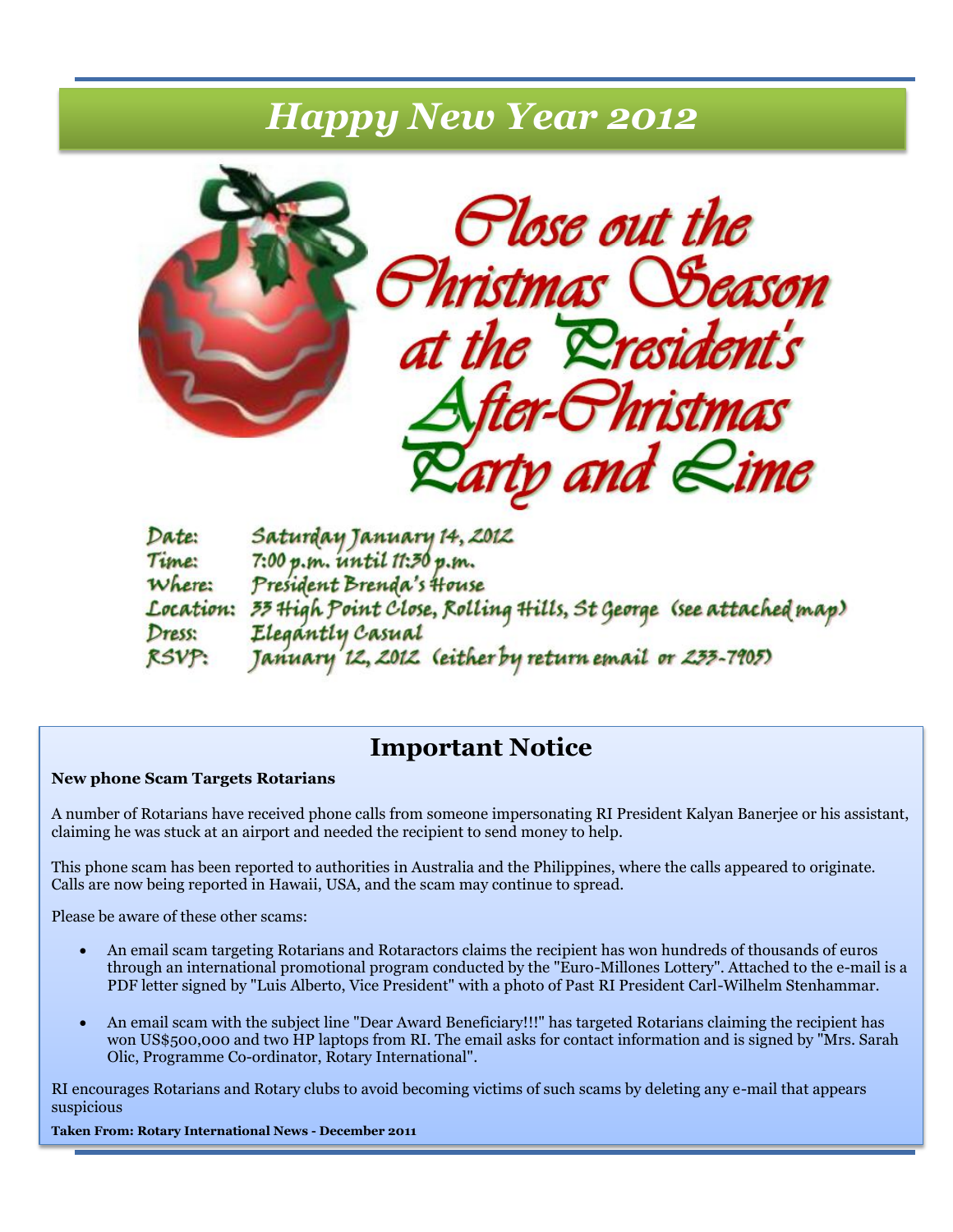# *LOOKING BACK* **Top Five Rotary Stories of 2011**

From the tsunami in Japan to the launch of strategic partnerships that will help Rotary expand its reach, 2011 was an eventful year for Rotary International and Rotarians. As the year has now come to an end, we share our list of the top five Rotary news events of 2011.

### **1. Tsunami Strikes Japan**

Rotary clubs and districts worldwide mobilized to bring aid to victims of the devastating earthquake and tsunami that struck Japan on 11 March. The 9.0-magnitude quake, the strongest in Japan's history, and the resulting tsunami caused widespread destruction, paralyzing much of the northern coast.



In response, The Rotary Foundation established the Rotary Japan 2011 Disaster Recovery Fund, which has raised almost US\$6 million for long-term recovery projects.

The fund is being administered by a committee of local Rotarians who are identifying communities' needs, managing the distribution of funds, overseeing and reporting on project implementation, and ensuring proper stewardship. Rotarians have already completed 10 projects with \$400,000 from the recovery fund.

In addition, clubs and districts held benefits in support of tsunami victims, including a concert organized by Miki Okubo, a Rotary Foundation Ambassadorial Scholar from Japan studying in Paris

### **2. RI Theme**

RI President Kalyan Banerjee unveiled the 2011-12 RI theme, *Reach Within to Embrace Humanity,* during the International Assembly in January. He urged the Rotary leaders-in-training to



harness their inner strength to achieve success in Rotary.

## **3. The Fight Against Polio**



India has been making great strides toward polio eradication in 2011, with only one case of the virus reported from January through early December. Rotarians helped administer bivalent oral

polio vaccine to more than 35 million children in the country during a Subnational Immunization Day on 13 November.

On 20 November, a team of Rotarians from District 3700 (Korea) served in a health camp in Meerut, Uttar Pradesh, where children were immunized against the disease. The camp was organized by Indian Rotarians in cooperation with local health officials and UNICEF.

Rotarians also worked to get out the message about polio eradication for World Polio Day in October. In Australia, Rotarians and the [Global Poverty Project](http://www.globalpovertyproject.com/) carried out a petition drive to persuade world leaders to fully fund the critical work of the Global [Polio Eradication Initiative.](http://www.polioeradication.org/Home.aspx)

Almost 25,000 supporters signed the petition, resulting in a A\$20,000 (US\$20,700) contribution to Rotary's US\$200 Million Challenge by the Rotary Club of Crawley, Western Australia, which had offered to donate A\$1 for each signature.

In Perth, the Global Poverty Project's End of Polio Concert on 28 October raised additional funds. The concert coincided with the Commonwealth Heads of Government Meeting in the city; Rotarians had teamed up with the group to urge government leaders to put polio eradication on the agenda. After the meeting, the governments of Australia, Canada, and Nigeria, along with th[e Bill & Melinda Gates Foundation,](http://www.gatesfoundation.org/Pages/home.aspx) announced a combined pledge of more than US\$100 million to support polio eradication efforts.

## **4. 2011 RI Convention**



More than 16,000 Rotarians from around the world converged on New Orleans, Louisiana, USA, in May for the 2011 RI Convention. Rotaractors, Rotarians, and Rotary Foundation alumni participated in service projects to help families

still recovering from damage caused by Hurricane Katrina in 2005.

Among the highlights during four packed days of plenary and breakout sessions was a speech by Bill Gates, cochair of the Bill & Melinda Gates Foundation, in which he praised Rotary for its success in the campaign to eradicate polio and urged Rotarians to redouble their efforts to keep the disease from spreading. Another speaker was Michael McQueen, a leading authority on youth trends, who said Generation Y has much to offer Rotary.

## **5. Strategic Partnerships**

The Rotary Foundation Board of Trustees approved four strategic partnerships in 2011 under the Future Vision Plan. These partnerships will help Rotary broaden its impact in the areas of focus by offering service



opportunities for Rotarians through packaged global grants.

Rotary clubs will be [teaming up with UNESCO-IHE Institute](http://www.rotary.org/en/MediaAndNews/News/Pages/111128_news_unescoihe.aspx)  [for Water Education](http://www.rotary.org/en/MediaAndNews/News/Pages/111128_news_unescoihe.aspx) to train scientists and engineers to solve problems related to water and sanitation, particularly in developing countries. Grants will support scholarships for master's degree programs at the institute's campus in Delft, the Netherlands.